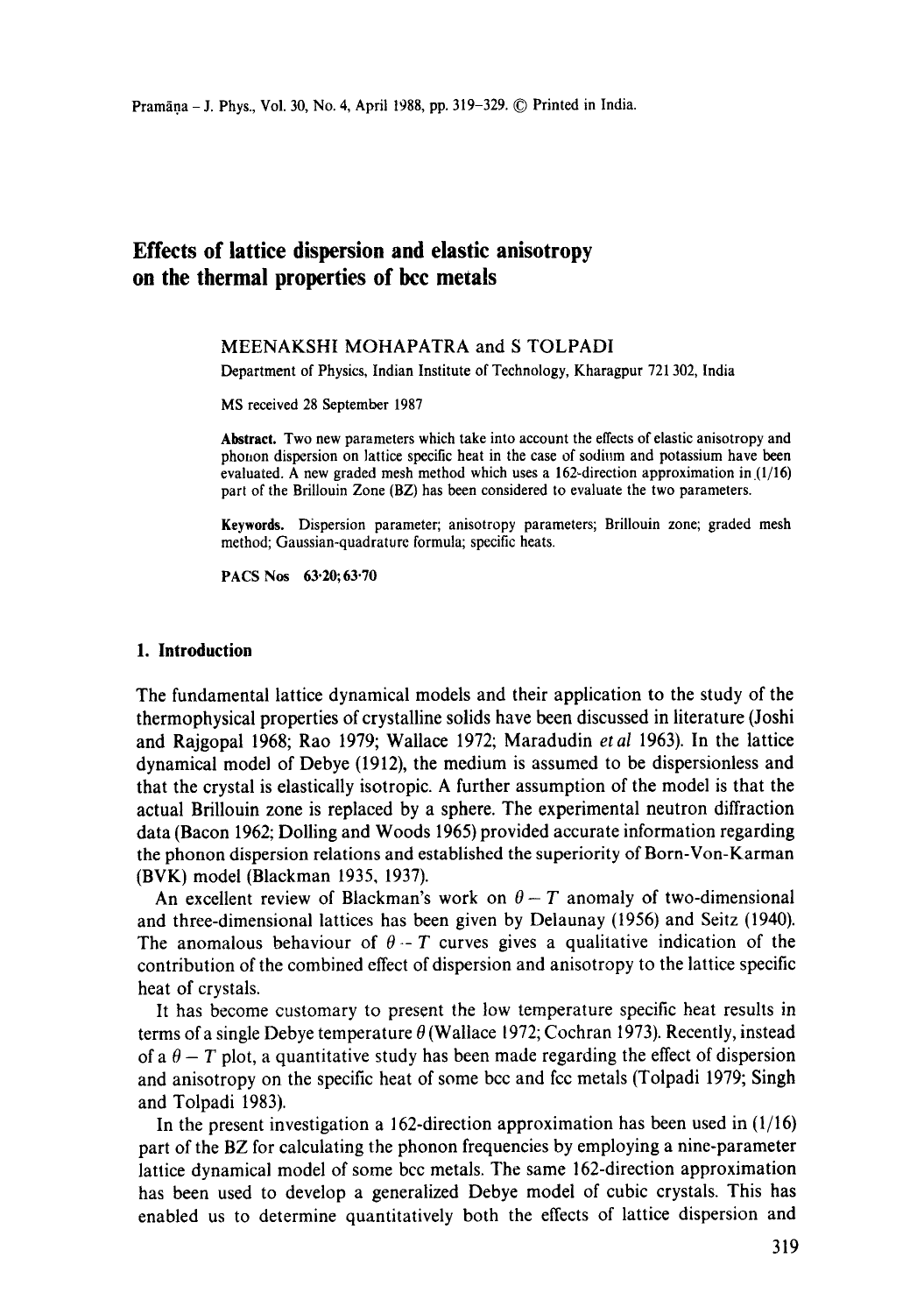anisotropy on the thermal properties of crystals. The effects of both lattice dispersion and anisotropy on the specific heat and Debye-Waller factor of some fcc crystals have been recently reported (Mohapatra and Tolpadi 1987).

Two-dimensionless parameters  $\alpha_d$  and  $\beta_d$  which consider the effect of lattice dispersion and anisotropy respectively are defined as

$$
\alpha_d = (C_{VM} - C_{VD})/C_{VM},\tag{1a}
$$

$$
\beta_a = (C_{VD} - C_{V\theta})/C_{VM},\tag{1b}
$$

where  $C_{VM}$  is the model specific heat which includes the effect of both phonon dispersion and lattice anisotropy of the crystal.  $C_{VD}$  is the modified Debye specific heat which takes into account lattice anisotropy but excludes the effect of phonon dispersion.  $C_{V\theta}$  is the single parameter Debye specific heat which neglects the effect of both lattice anisotropy and phonon dispersion in the crystal. These parameters  $\alpha_d$ and  $\beta_a$  have been calculated in the case of Na and K.

# **2. Lattice dynamical model**

A nine-parameter lattice dynamical model has been developed by considering a modified form of angular force to investigate the thermal properties of crystals in the present study. The modified angular force used here is different from the models of Clark, Gazis and Wallis (CGW) (Clark *et al* 1964) and Delaunay (DAF) (1956).

In the present study the angular force is assumed to be proportional to the change of the angle in the equilibrium plane of the triangles formed by the three atoms. The equilibrium plane *BAC* of the three atoms A, B, C of the bcc crystal is given in figure 1. If  $S_{a}$ ,  $S_{b}$ ,  $S_{c}$  are the displacements of the three atoms from their equilibrium positions of the lattice, the change in the angle  $\phi$  in the equilibrium plane *BAC* due to these displacements is given by

$$
\delta \phi = \frac{(\mathbf{P}_B \cdot \mathbf{n}_{A,B}) \mathbf{n}_{A,B}}{R_{A,B}} + \frac{(\mathbf{P}_C \cdot \mathbf{n}_{A,C}) \mathbf{n}_{A,C}}{R_{A,C}},
$$
\n(2)



Figure l. Angular force interaction with reference to a given set of three atoms *A, B, C* in case of bcc metal.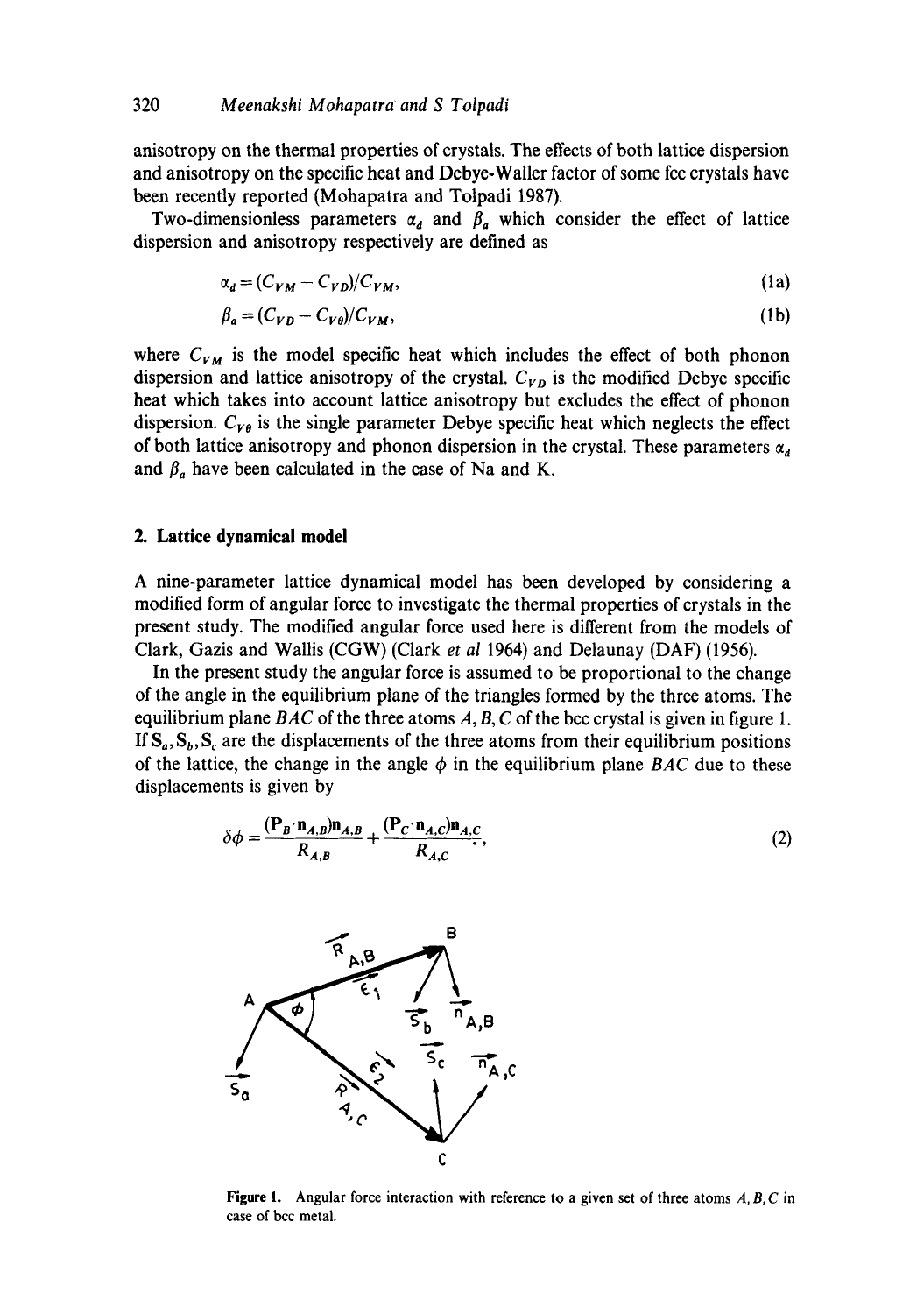where  $P_B = S_a - S_b$ ,  $P_C = S_a - S_c$  and  $n_{A,B}$  and  $n_{A,C}$  are defined as unit vectors which are in the plane *BAC* and normal to the vectors  $\mathbf{R}_{A,B}$  and  $\mathbf{R}_{A,C}$  respectively.

Assuming  $R_{A,B} = R_{A,C}$ , the angular force on the reference atom A due to the change in the angle  $\delta\phi$  is given by

$$
\mathbf{F} = -\beta \left[ (\mathbf{P}_c \cdot \mathbf{n}_{A,C}) \mathbf{n}_{A,C} + (\mathbf{P}_B \cdot \mathbf{n}_{A,B}) \mathbf{n}_{A,B} \right],\tag{3}
$$

where  $\beta$  is the angular force constant.

In table 1, the types of angles  $\phi_1, \phi_2$ ... etc and the number of triangles considered in deriving the angular force expression for the bcc crystals are listed up to the fourth nearest neighbours. Using the data given in table 1, the total angular force on the reference atom  $A$  can be derived from (3).

Based on the present model, the frequency-determinant of the crystal has been derived by including the modified form of angular force up to the fourth nearest neighbours. The frequency determinant also includes the ion-ion central interaction upto fourth neighbours and the ion-electron interaction as given by Sarkar *et al*  (1977). The secular equation of the bcc metals determining the frequencies  $\nu$  of the normal modes of vibration can be written as

$$
|D_{ij} - 4\pi^2 M v^2(\mathbf{q})I| = 0,\t\t(4)
$$

where  $i, j = 1, 2, 3$ . I is the unit matrix of the order three, M is the mass of the atom q is the wave vector and  $D_{ij}$  are the matrix elements which include all the three interactions: ion-ion central, ion-ion angular and ion-electron interactions.

It is found that in the present model the expression for the bulk modulus in terms of elastic constants given by  $(c_{11} + 2c_{12})/3$ , contains angular force constants. Since the angles do not change when a crystal is subjected to uniform compression, the bulk modulus calculated by means of the static deformation method will not involve angular force constants (Singh and Dayal 1970; Born 1914; Wilson *et a11955;* Herzberg 1962). To satisfy this criterion the following additional condition (5) involving the angular force constants is used in the present model.

$$
\left(\frac{8}{3}\beta_1 + \frac{10}{3}\beta_2 + 8\beta_3 + \frac{88}{3}\beta_4\right) = 0.
$$
 (5)

| Neighbourhood | Angular force<br>constant | Types of angles<br>considered | Number of<br>triangles |  |
|---------------|---------------------------|-------------------------------|------------------------|--|
| First         | β,                        | $\phi_1 = 70.52^{\circ}$      | 12                     |  |
|               |                           | $\phi_2 = 109.47^{\circ}$     | 12                     |  |
| Second        | $\beta_{2}$               | $\phi_1 = 90^\circ$           | 8                      |  |
| <b>Third</b>  | $\beta_{3}$               | $\phi_2 = 90^\circ$           | 12                     |  |
| Fourth        | $\beta_{\texttt{4}}$      | $\phi_1 = 35.097^\circ$       | 24                     |  |
|               |                           | $\phi_2 = 129.52^{\circ}$     | 12                     |  |
|               |                           | $\phi_3 = 144.9^{\circ}$      | 24                     |  |
|               |                           | $\phi_4 = 50.48^{\circ}$      | 12                     |  |

Table 1. Data on the types of angles considered for the calculation of angular forces.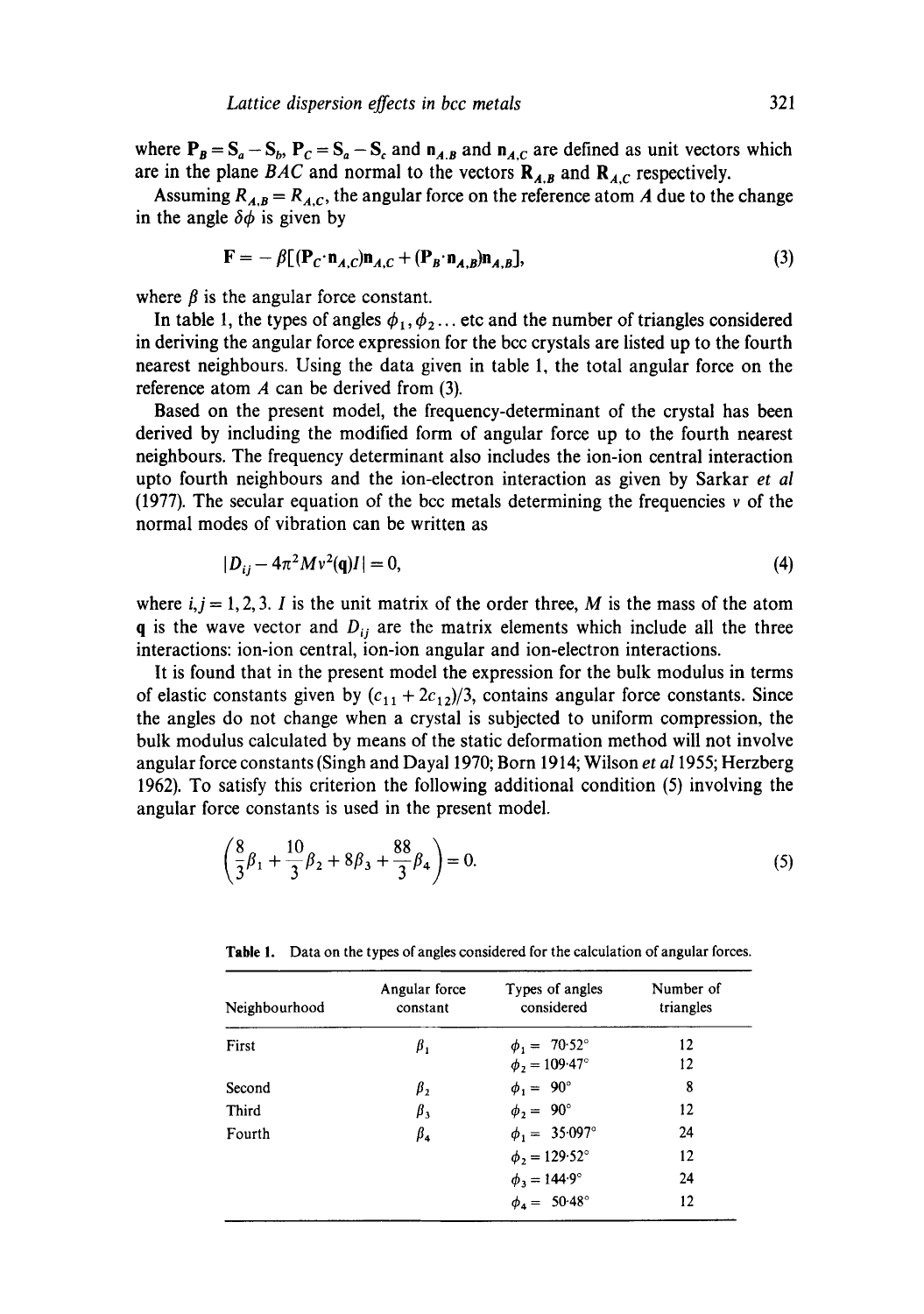#### **3. Evaluation of specific heat**

The specific heat of cubic crystals has been investigated by many workers earlier (Tripathi and Behari 1971; Behari and Tripathi 1970; Gupta and Tripathi 1971; Sharma and Awasthi 1979; Shukla and Cavalheiro 1973; Ramamurthy and Satish Kumar 1984) by calculating the phonon frequencies in (1/48) part of the BZ and applying Blackman's sampling techniques (Blackman I935, 1937). At low temperature this method did not reproduce satisfactory results. Singh and Tolpadi (1983) and Mehrotra (1979) had suggested a graded mesh method which uses a 91-direction approximation in  $(1/16)$  part of the BZ. It was found that this method did not give the correct values of very low temperature specific heat when  $(T/\theta) \approx 2.0 \times 10^{-3}$ . Therefore, in the present work, an accurate method of evaluating the BZ sums using a 162-direction approximation, which uses the phonon frequencies in (1/16) part of the BZ has been developed. The wave vectors in (1/16) part of the BZ are generated by varying  $\theta$  and  $\phi$  from 0 to  $\pi/2$  and 0 to  $\pi/4$  respectively. The expression for the lattice specific heat  $C_V$  can be written as

$$
C_V = \frac{16R}{V_q} \int_0^{\pi/2} \sin \theta \, d\theta \int_0^{\pi/4} I(\theta, \phi) \, d\phi,\tag{6}
$$

where  $V_q$  is the volume of the first BZ and

$$
I(\theta, \phi) = \sum_{j} \int_0^{q_x} x_{ij}^2 \frac{\exp(x_{ij})}{[\exp(x_{ij}) - 1]^2} q^2 dq.
$$
 (7)

In (7)  $x_{qj} = h v_{qj}/kT$ ,  $q_z(\theta, \phi)$  represents the zone boundary value of the wave vector in a given direction  $(\theta, \phi)$  and the summation in (7) is to be carried over all the three branches j.

In the present study phonon frequencies in (1/16) part of the BZ have been obtained from the frequency determinant given in (4). Using these results the model specific heat  $C_{VM}$ , which includes the effect of lattice dispersion and anisotropy, has been determined from (6) by using the numerical integration technique given in § 4.

To determine  $C_{VD}$ , the modified Debye specific heat which includes lattice anisotropy but ignores the effect of dispersion on the lattice specific heat, a linear relationship between  $v_{qi}$  and q has been assumed i.e.

$$
\mathbf{V}_j(\theta, \phi) = (v_{qj}/q)_{q \to 0},\tag{8}
$$

where  $V_j(\theta, \phi)$  is the wave velocity in a given direction  $(\theta, \phi)$ .  $V_j(\theta, \phi)$  can be obtained from the frequency-determinant of the well-known classical elasticity theory (Reissland 1972).

Using the assumption given in (8) and changing the variable dq to  $dx_{qj}$  the function  $C_{VD}$  can be written as

$$
C_{VD} = \frac{16R}{V_q} \int_0^{\pi/2} \sin \theta \, d\theta \int_0^{\pi/4} I'(\theta, \phi) \, d\phi \tag{9}
$$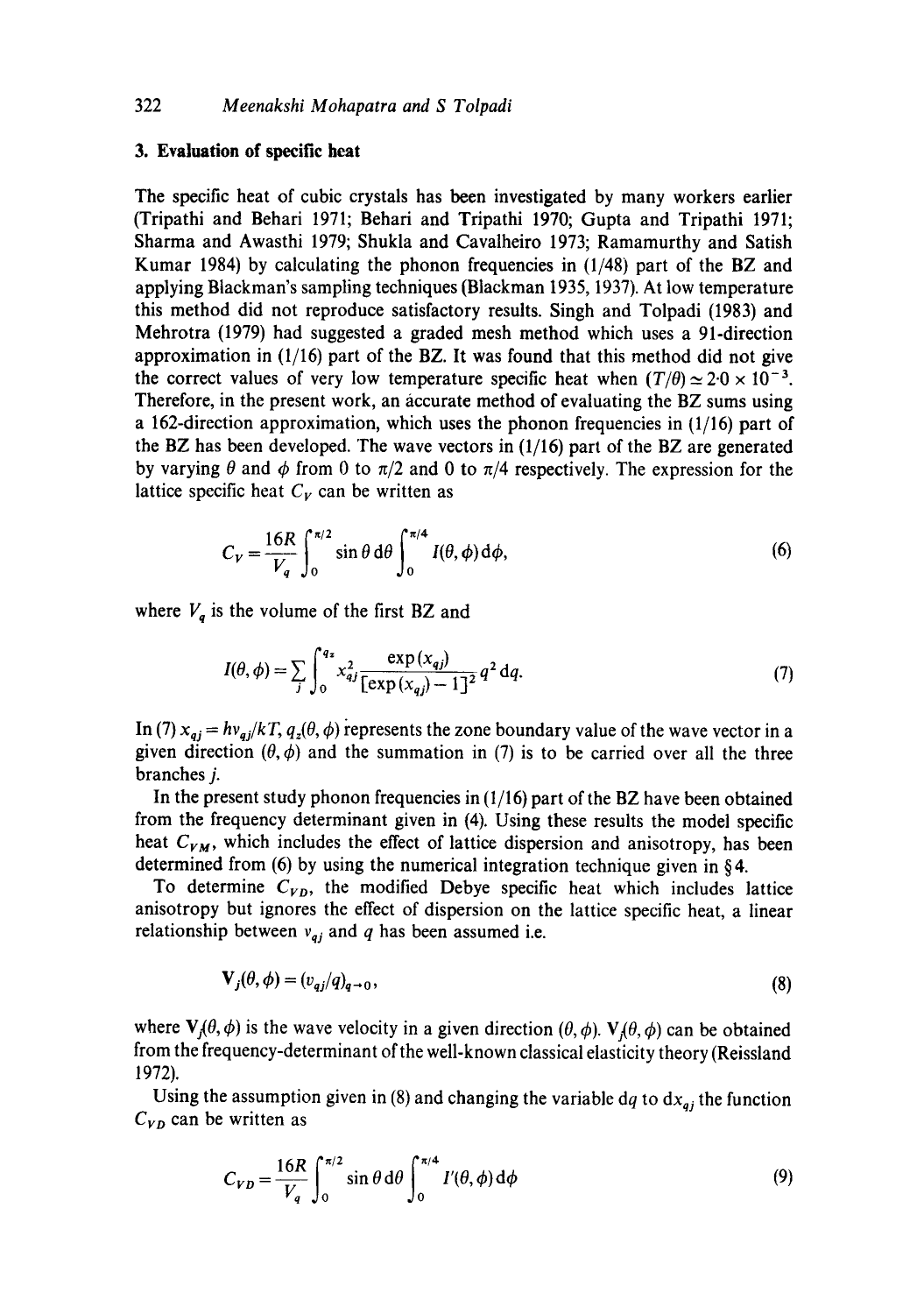where

$$
I'(\theta,\phi) = (kT/h)^3 \sum_{j} \frac{1}{V_j^3(\theta,\phi)} \int_0^{x_z} x_{qj}^4 \frac{\exp(x_{qj})}{[\exp(x_{qj}-1)]^2} dx_{qj}.
$$
 (10)

The specific heat  $C_{VD}$  depends on the number of directions chosen and the corresponding zone boundary frequencies in  $(1/16)$  part of the BZ. Hence it includes the effect of lattice anisotropy.

The limiting value of the Debye temperature  $\theta_p$  (elastic) is used to calculate the single parameter lattice specific heat  $C_{V\theta}$  (Kittel 1976). The value of  $\theta_D$  is given by (Singh 1981)

$$
\theta_D^3 = \frac{h}{k} (9V_q/16F_1),\tag{11}
$$

where

$$
F_1 = \int_0^{\pi/2} \sin \theta \, d\theta \int_0^{\pi/4} \Sigma_j \frac{1}{V_j^3(\theta, \phi)} \, d\phi. \tag{12}
$$

#### **4. Numerical computation**

Before the phonon frequencies are calculated, it is necessary to know the numerical values of the force constants. There are nine parameters in the present model viz.  $\alpha_1,\alpha_2,\alpha_3,\alpha_4,\beta_1,\beta_2,\beta_3,\beta_4$  and  $ak_e$ .  $\alpha s'$  and  $\beta s'$  are the central and angular force constants respectively.  $ak_e$  is the bulk modulus of the electron gas (Sarkar *et al* 1977). These have been calculated by using the known values of three elastic constants (Alexandrov and Ryzhova 1961; Marquardt and Trivisons 1965), angular force condition given in (5) and five experimental zone boundary phonon frequencies in the principal symmetry directions of the bcc metals Na and K (Woods *et al* 1962; Cowley *et al* 1966).

As the earlier methods (Singh and Tolpadi 1983; Mehrotra 1979) did not give the correct values of low temperature specific heat, a more accurate method of determining the thermal properties in the entire temperature range is introduced. This has been achieved by using a more accurate Gaussian-quadrature formula (Stroud and Secrest 1966; Demidovich and Maron 1981). In this method of numerical integration the interval between the limits of integration is divided into some unequal parts. The Gaussian-quadrature formula is given by

$$
F = \int_{a}^{b} f(x) dx = \frac{b-a}{2} \sum_{i=1}^{n} A_{i} f(x_{i}),
$$
 (13)

where  $x_i = \frac{1}{2}(b + a) + \frac{1}{2}(b - a)t_i$  (i = 1, 2, 3, ..., n) and  $A_i$  and  $t_i$  are the coefficients given in table 2.

In the present calculation the wave vectors for computing the corresponding phonon frequencies are generated in (1/16) part of the BZ by varying  $\theta$  and  $\phi$  from 0 to  $\pi/2$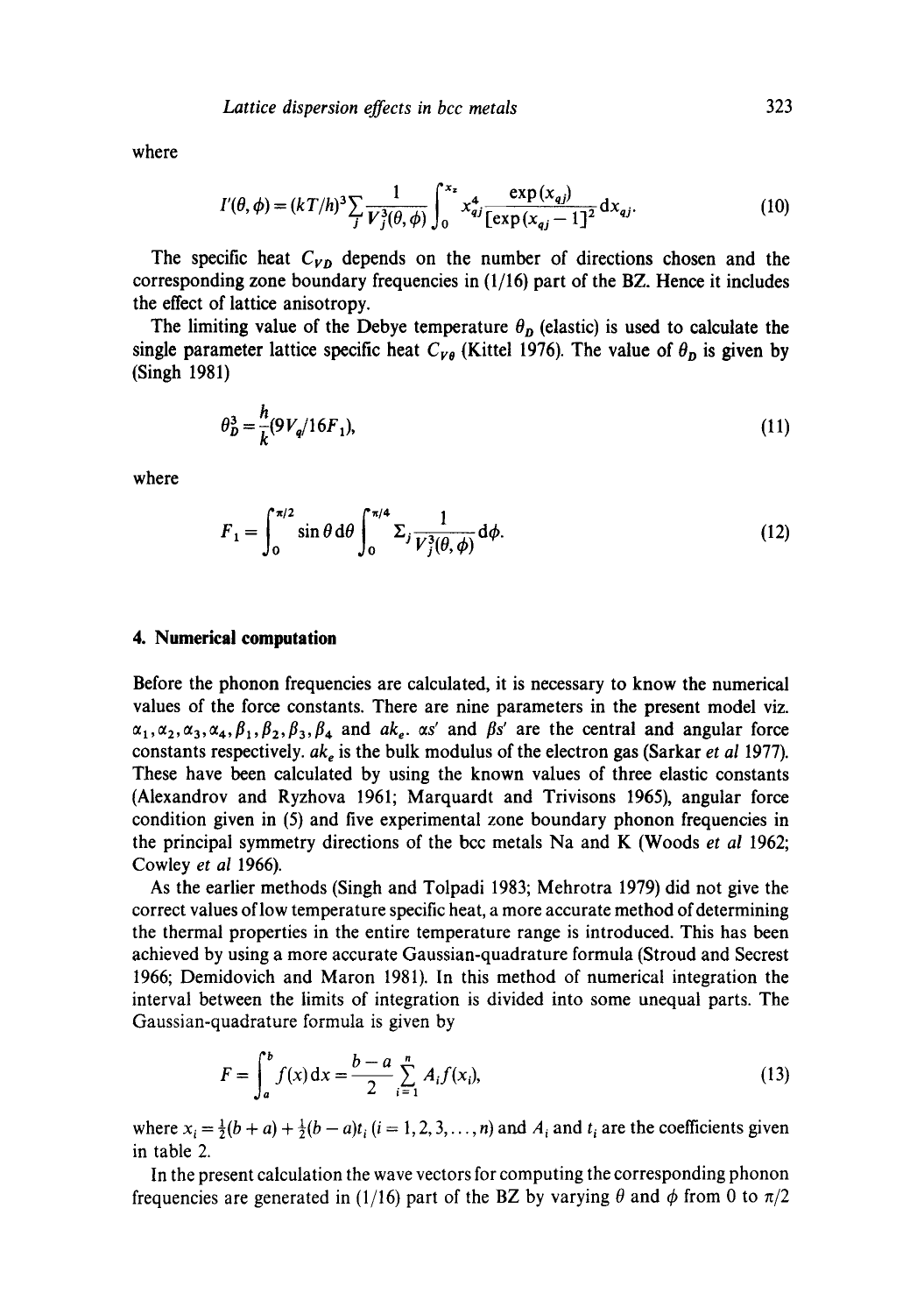| n  | i    | $t_i$            | $A_i$      |
|----|------|------------------|------------|
|    | 1;9  | $\mp 0.96816024$ | 0.08127439 |
|    | 2;8  | $\mp 0.83603110$ | 0.18064816 |
| 9  | 3;7  | $\mp 0.61337143$ | 0.2606107  |
|    | 4:6  | $\mp 0.32425342$ | 0.31234708 |
|    | 5    | $\mp 0.0$        | 0.33023935 |
|    | 1;16 | $\mp 0.98799252$ | 0.02715246 |
|    | 2:15 | $\mp 0.93727340$ | 0.06225352 |
|    | 3:14 | $\mp 0.84820658$ | 0.09515851 |
| 16 | 4:13 | $\mp 0.72441773$ | 0.12462897 |
|    | 5:12 | $\mp 0.57097217$ | 0.1495959  |
|    | 6;11 | $\mp 0.39415134$ | 0.16915652 |
|    | 7:10 | $\mp 0.20119409$ | 0.18260341 |
|    | 8;9  | $\mp 0.0$        | 0.18945061 |
|    | 1:18 | ∓0.99156517      | 0.02161601 |
|    | 2;17 | ∓0.95582395      | 0.04971455 |
|    | 3:16 | ∓0.89260247      | 0.07642573 |
| 18 | 4:15 | $\mp 0.80370496$ | 0.10094204 |
|    | 5:14 | $\mp 0.69168704$ | 0.12255520 |
|    | 6:13 | $\mp 0.55977083$ | 0.14064291 |
|    | 7:12 | $\mp 0.41175116$ | 0.15468467 |
|    | 8;11 | $\mp 0.25188622$ | 0.16427648 |
|    | 9;10 | $\mp 0.08477501$ | 0.16914238 |

**Table 2.** The coefficient  $A_i$  and  $t_i$  in Gaussian quadrature formula for 9,16 and 18 intervals.

and 0 to  $\pi/4$  respectively. We choose  $(18 \times 9) = 162$  directions in (1/16) of the BZ where  $\theta$  and  $\phi$  are varied in eighteen and nine steps respectively by considering the 18-point and 9-point Gaussian-quadrature formulae. The integrals over  $\theta$  and  $\phi$  in (6) and (9) are evaluated by applying (13).

It is realized that in the evaluation of the BZ sums, the contribution of the various regions of the BZ to the given functions is dependent on the temperature. At very low temperature, particularly when  $T/\theta < 6.3 \times 10^{-3}$ , the lattice specific heat is almost entirely contributed by the low frequency excited phonons near the central part of the BZ as shown in figure 4. For this purpose instead of generating uniformly spaced wave vectors in each directions, we divide each BZ direction  $(\theta, \phi)$  from  $q = 0$  to  $q = q_z$  into four parts from (i)  $q = 0$  to  $q_1 = q_z/10$  (ii)  $q = q_1$  to  $q_2 = 3q_z/10$  (iii)  $q = q_2$  to  $q_3 = 6q_z/10$  (iv)  $q = q_3$  to  $q_z$ . The BZ sum in (7) can be written as the sum of four parts given by

$$
I(\theta, \phi) = \sum_{i=1}^{4} F_i(q_i),
$$
 (14)

where

$$
F_i(q_i) = \sum_{j=1}^3 \sum_{n=1}^{16} f(q_{ijn}),
$$

j and n refer to the summations over the three branches and the relevant subzones respectively,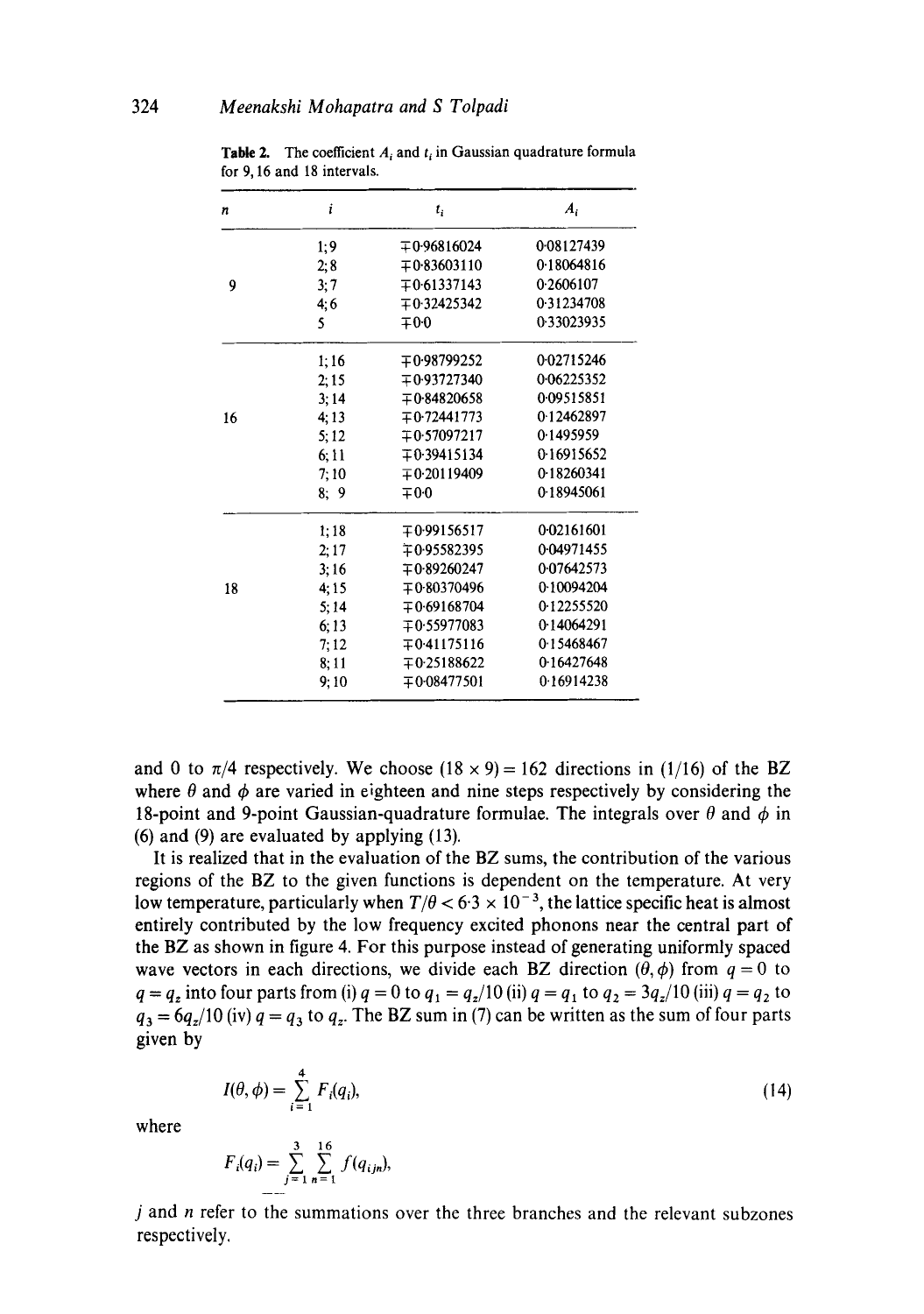Thus in all  $(162 \times 16) = 2592$  wave vectors are generated in each of the four subzones in (1/16) of the BZ. Therefore according to the above scheme a total (2592  $\times$  4  $\times$  16) = 165,888 wave vectors are generated in the entire BZ. The zone boundary values  $q$  in the four subzones are in the ratio 1/10:3/10:6/10:1. It may therefore be noted that according to this graded mesh method, the volumes of the four subzones lying between  $q = 0$  to  $q_1/10$  (subzone I)  $q = q_1/10$  to  $q = 3q_1/10$  (subzone II),  $q = 3q_1/10$  to  $q = 6q_1/10$ (subzone III)  $q = 6q<sub>z</sub>/10$  to q. (subzone IV) are in the ratio 1:8:207:784. The actual numerical computation using Gaussian-quadrature formula and the present choice of graded mesh gives accurate value of specific heat even at extremely low temperature  $(T/\theta \simeq 2.0 \times 10^{-3})$ .

#### **5. Results and discussion**

In the present investigation, the numerical computation technique described in  $\S 4$  is used to calculate the thermal properties of bcc metals. Appropriate computer programs have been developed tc calculate the force constants, phonon frequencies, the Debye temperature  $\theta_p$ , model specific heat  $C_{VM}$ , modified Debye specific heat  $C_{VD}$ , the single parameter Debye specific heat  $C_{V,\theta}$ , and the parameter  $\alpha_d$  and  $\beta_a$  of the two bcc metals potassium and sodium.

The calculated model specific heat  $C_{VM}$ , by using the graded mesh method and the phonon dispersion relations in the symmetry directions show very good agreement with the experimental results (Gray 1972; Woods *et al* 1962; Cowley *et al* 1966)

Table 3 gives the Debye temperature data for some bcc metals. It is seen that the calculated values of  $\theta$  agree with the experimentally determined calorimetric Debye temperature  $\theta_c$  (Gray 1972; Filby and Martin 1965; Clusius and Franzsine 1958).

The dispersion parameter  $\alpha_d$  and the elastic anisotropy parameter  $\beta_a$  defined in (1) are calculated from the computed values of  $C_{VM}$ ,  $C_{VD}$  and  $C_{V\theta}$ . The specific heat  $C_{V\theta}$ is obtained from the calculated value of elastic Debye temperature  $\theta_p$ . The temperature variation of  $\alpha_d$  and  $\beta_d$  for Na and K is given in figure 2.

It is observed that  $\alpha_d$  is positive and  $\beta_d$  is negative in the entire range of temperature. In the low temperature range when  $(T/\theta < 6.3 \times 10^{-3})$  the effect of elastic anisotropy and dispersion on lattice specific heat is  $<0.5\%$ . In this low temperature range it is found that the Debye  $T<sup>3</sup>$  law is obeyed. In the higher temperature region with  $(T/\theta) \ge 1.0$ ,  $\alpha_d$  and  $\beta_d$  are negligible so that  $C_V$  attains the classical value. Since  $\alpha_d$  is

| Metal   | Anisotropy<br>factor<br>S | Debye temperature |       | Temperature variation of<br>$\alpha_d$ and $\beta_a$ |            |         |            |
|---------|---------------------------|-------------------|-------|------------------------------------------------------|------------|---------|------------|
|         |                           | $\theta_{\bf n}$  | θ,    | $\alpha_{d}$                                         | $T/\theta$ | β,      | $T/\theta$ |
| Rb      | 0.122                     | $55-2$            | 55.6  | 22.9                                                 | 0.18       | $-35.5$ | 0.18       |
| $\bf K$ | 0.131                     | $90-9$            | 90.6  | 22.1                                                 | 0.17       | $-32.5$ | 0.17       |
| Na      | 0.134                     | 157.8             | 158.0 | 26.6                                                 | 0.16       | $-31.0$ | 0.25       |
| Fe      | 0.43                      | $478 - 7$         | 3780  | 36.2                                                 | 0.12       | $-120$  | 0.21       |
| W       | $1-0$                     | 383.5             | 4670  | $37-4$                                               | 0.13       | $-86$   | 0.26       |

**Table 3.** Data on elastic  $(\theta_p)$  and calorimetric  $(\theta_c)$  Debye temperatures, maximum dispersion parameter ( $x_d$ ) and minimum anisotropic parameter ( $\beta_a$ ), of some bcc metals.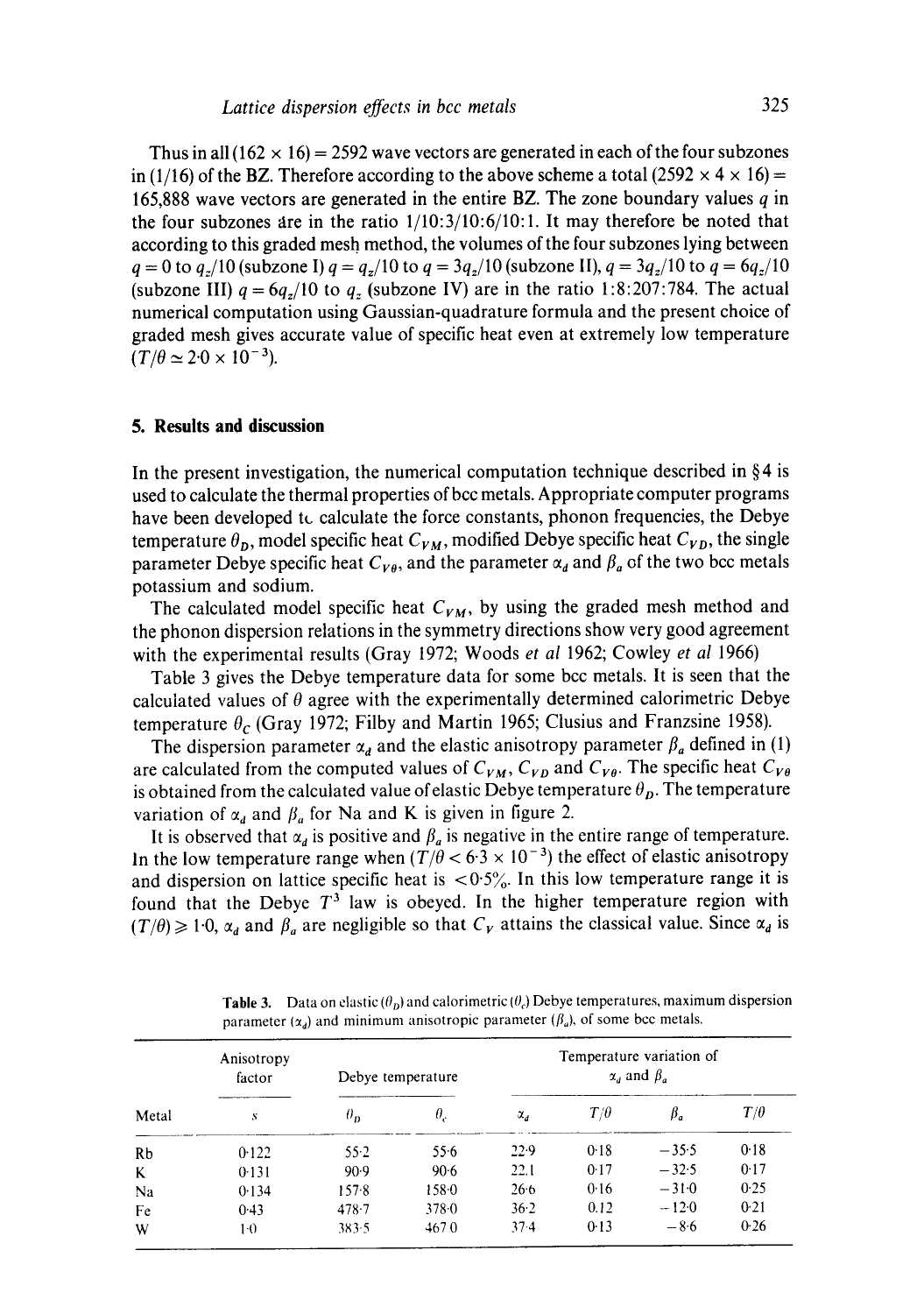

**Figure 2.** Temperature variation of the dispersion parameter  $(\alpha_d)$  and anisotropic parameter  $(\beta_a)$  for Na and K.

positive and negligible in the low and high temperature regions, the temperature variation of  $\alpha_d$  is expected to show a maximum in the intermediate temperature region. The maximum values of  $\alpha_d$  in case of bcc metals are given in table 3 as a function of the elastic anisotropy factor  $s = (c_{11} - c_{12})/2c_{44}$  (Delaunay 1956).  $\alpha_d$  shows a maximum when  $(T/\theta) \approx 0.16$  in the case of Na and K.

The temperature variation of the elastic anisotropy parameter  $\beta_a$  given in figure 2 is found to be negative and negligible in the low and high temperature regions. Further  $\beta_a$  shows a minimum when  $(T/\theta) \approx 0.22$  for Na and K. The minimum values of  $\beta_a$ given in table 3 for bcc metals show that the magnitude of  $\beta_a$  decreases as anisotropy factor s increases. The minimum values of  $\beta_a$  vary in the range 8.6 to 35.5% while the corresponding variation in s is from 1 to  $0.12$ .

To represent the departure from Debye criterion the temperature variation of the parameter  $(\alpha_d + \beta_d)$  for Na and K-is plotted in figure 3. It is found that in case of Na and K,  $(\alpha_d + \beta_d)$  is positive when  $(T/\theta)$  varies from 0.01 to 0.12 and it is negative when  $(T/\theta) > 0.12$ . For a Debye solid  $(\alpha_d + \beta_d)$  must be zero throughout the range of temperature. It is interesting to note that in the case of Na and K when  $(T/\theta) \approx 0.12$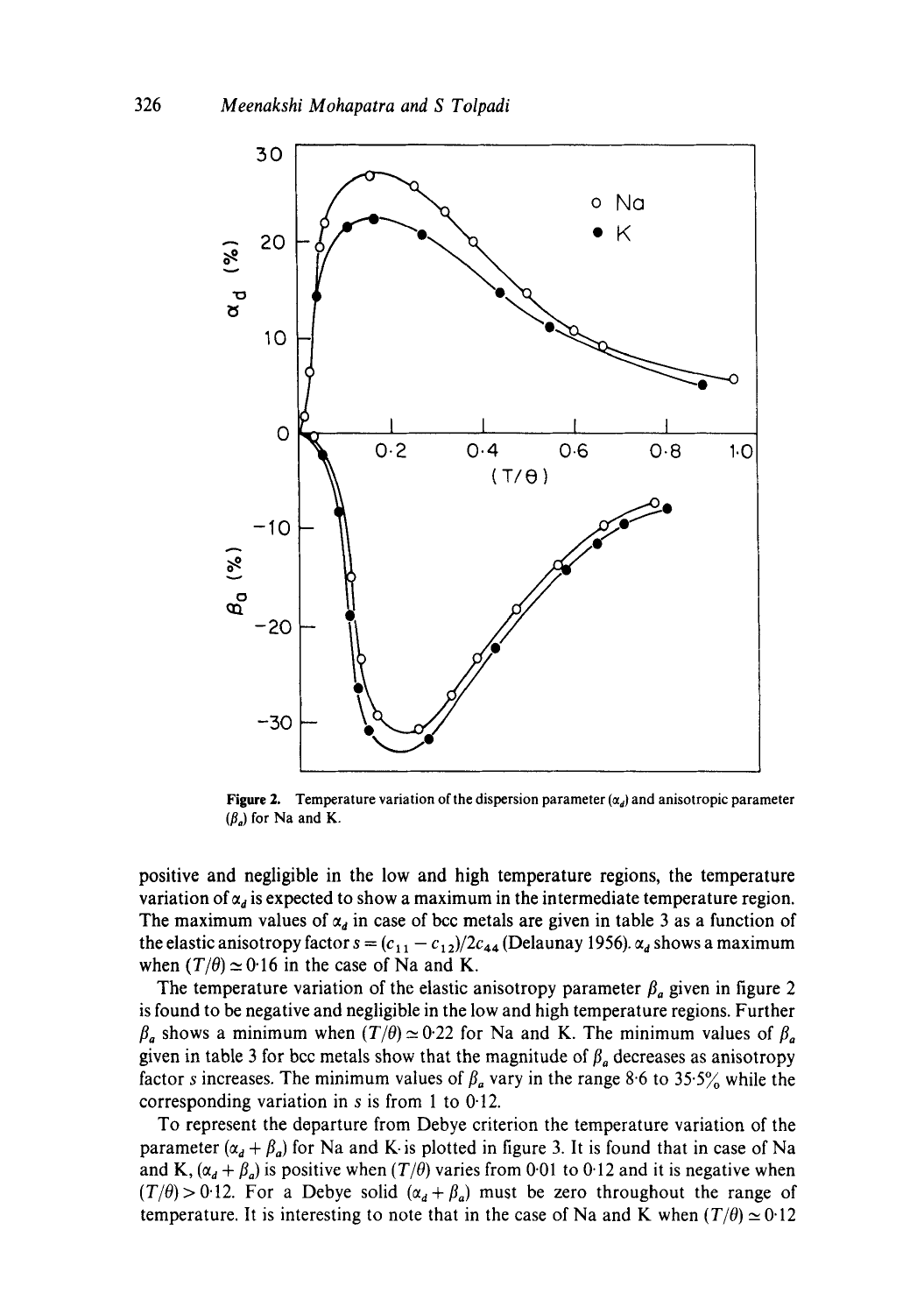

Figure 3. Temperature variation of  $(\alpha_d + \beta_a)$  for Na and K.

the crystal behaves like a Debye solid. At this temperature the effect of lattice dispersion  $(\alpha_d \approx 25\%)$  and elastic anisotropy  $(\beta_a \approx -25\%)$  mutually cancel out. In the case of Na and K when  $(T/\theta) \approx 0.06$  the combined effect of lattice dispersion and anisotropy is maximum.

The individual contribution to the specific heat  $C_{VM}$  from the four subzones is shown in figure 4 for Na. It is observed that when the temperature  $(T/\theta = 6.3 \times 10^{-3})$ the major contribution to  $C_{VM}$  is from the first subzone ( $\simeq 95\%$ ). Therefore at extremely low temperature when the effect of dispersion and anisotropy is negligible the contribution to lattice specific heat is dominantly from the low frequency modes near the centre of the BZ.

At a higher temperature when  $T/\theta \simeq 0.06$  as pointed out earlier, the combined effect of lattice dispersion and anisotropy is large and the contributions to the specific heat from the first subzone are small. The contributions from the second and fourth zones are  $30\%$  while from the third zone the contribution is nearly  $40\%$ . Therefore when  $T/\theta \simeq 0.06$ , the vibrational frequencies which gets thermally excited corresponding to the wave vectors in the range  $q = 0.1$  to  $q = q_z$  are responsible for lattice anisotropy and dispersion. It is found that for potassium, the zone contributions to specific heat shows a similar trend.

#### **6. Conclusion**

In the present study a 162-direction approximation using a new graded mesh method in (1/16) part of the BZ has been developed to accurately calculate the thermal properties of crystalline solids. In this graded mesh method the volumes of the four subzones of the BZ are in the ratio 1:8:207:784. Two new parameters  $\alpha_d$  and  $\beta_a$  which consider the effect of lattice dispersion and anisotropy on the specific heat has been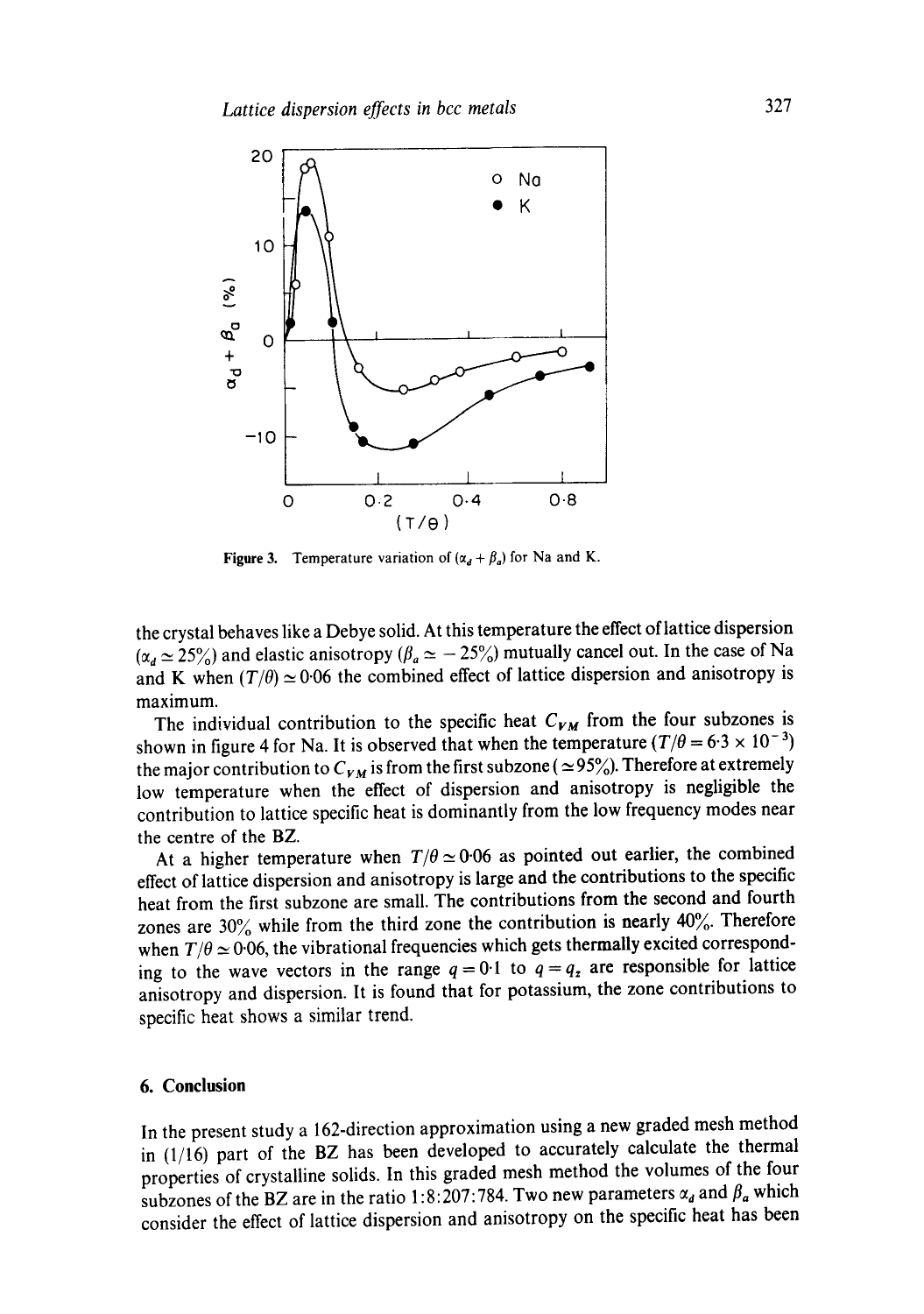

**Figure 4.** Temperature variation of the contribution to  $C_{VM}$  from the four subzones for Na.

calculated in Na and K. The temperature variation of the combined effect of dispersion and anisotropy  $(\alpha_d + \beta_d)$  shows that it is maximum when  $(T/\theta) \approx 0.06$  and minimum when  $(T/\theta) \approx 0.2$  for both Na and K. Further in the region of the T<sup>3</sup> law,  $(T/\theta \le 6.3 \times 10^{-3})$  the contribution to the specific heat is from the first subzone. But it is found that when  $T/\theta$  is in the range 0.04 to 0.4 the effect of lattice dispersion and anisotropy is large. In this range of temperature the frequencies corresponding to outer three subzones mainly contribute to the lattice specific heat.

#### **Acknowledgement**

One of the authors (MM) thanks Sukanta Dash (Department of Mechanical Engg) for computation assistance.

## **References**

Alexandrov K S and Ryzhova T V 1961 *Soc. Phys. Crystallogr.* 6 228 Bacon G E 1962 *Neutron diffraction* (New York: Clarendon Press) Behari and Tripathi 1970 *Aust. J. Phys.* 23 311 Blackman M 1935 *Proc. R. Soc. (London)* A148 365